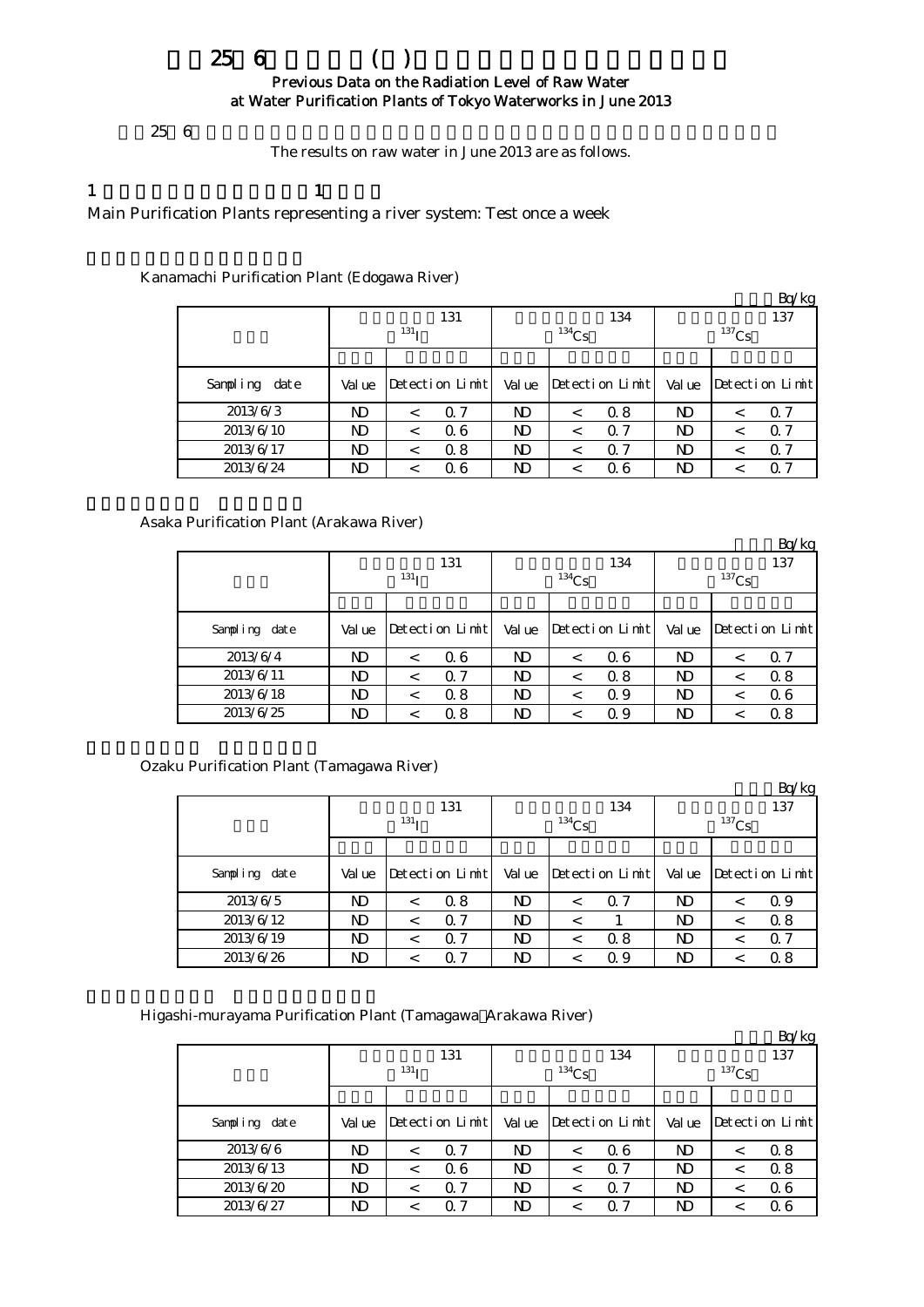# Nagasawa Purification Plant (Sagamigawa River)

|               |                  |         |                 |        |          |                 |          |         | Bq/kg           |  |
|---------------|------------------|---------|-----------------|--------|----------|-----------------|----------|---------|-----------------|--|
|               |                  |         | 131             |        |          | 134             | 137      |         |                 |  |
|               | 131 <sub>T</sub> |         |                 |        | $134$ Cs |                 | $137$ Cs |         |                 |  |
|               |                  |         |                 |        |          |                 |          |         |                 |  |
| Sampling date | Val ue           |         | Detection Limit | Val ue |          | Detection Limit | Val ue   |         | Detection Limit |  |
| 2013/6/7      | ND               | $\,<\,$ | Q 6             | ND     | $\,<\,$  | 0.8             | ND       | $\,<\,$ | 06              |  |
| 2013/6/14     | ND               | $\,<\,$ | Q 6             | ND     | $\,<\,$  | 06              | ND       | $\,<\,$ | 06              |  |
| 2013/6/21     | ND               | <       | 06              | ND     | <        | $\Omega$ 7      | ND       | <       | Q 9             |  |
| 2013/6/28     | ND               |         | 0.8             | ND     | <        | $\alpha$ 7      | ND       |         | $\alpha$ 7      |  |

2 and  $\lambda$  1 Other Main Purification Plants: Test mostly once a month

|                      |                           |                  |              |                          |                 |              |         |                 |              |       | Bq/kg           |
|----------------------|---------------------------|------------------|--------------|--------------------------|-----------------|--------------|---------|-----------------|--------------|-------|-----------------|
|                      |                           |                  |              |                          | 131             |              |         | 134             |              |       | 137             |
|                      |                           |                  |              | $131$ <sup>T</sup>       |                 | $134$ Cs     |         |                 | $137$ Cs     |       |                 |
|                      |                           |                  |              |                          |                 |              |         |                 |              |       |                 |
| Monitoring<br>poi nt | Vater<br>resource         | Sampling<br>date | Val ue       |                          | Detection Limit | Val ue       |         | Detection Limit | Val ue       |       | Detection Limit |
| Musato               | Edogava<br><b>R</b> ver   | 2013/6/4         | $\mathbf{D}$ | $\overline{\phantom{a}}$ | 08              | $\mathbf{N}$ | $\lt$   | 0.9             | $\mathbf{D}$ | $\lt$ | 0.8             |
| Misono               | Arakawa<br><b>R</b> iver  | 2013/6/4         | $\mathbf{D}$ | $\lt$                    | Q 7             | $\mathbf{N}$ | $\,<\,$ | 0.8             | $\mathbf{D}$ | $\lt$ | Q 7             |
| Kinuta               | Tanagawa<br><b>R</b> ver  | 2013/6/5         | $\mathbf{D}$ | $\lt$                    | 0.8             | $\mathbf{D}$ | $\lt$   | 0.9             | $\mathbf{D}$ | $\lt$ | $\mathbf{1}$    |
| Sakai                | Tanagawa<br><b>R</b> iver | 2013/6/6         | $\mathbf{D}$ | $\,<$                    | 06              | $\mathbf{N}$ | $\,<\,$ | 0.8             | $\mathbf{N}$ | $\lt$ | 0.7             |
| Kinutashimo          | Tanagawa<br>$\rm R$ ver   | 2013/6/12        | $\mathbf{D}$ | $\lt$                    | 0.7             | $\mathbf{N}$ | $\,<\,$ | 06              | $\mathbf{D}$ | $\lt$ | 0.9             |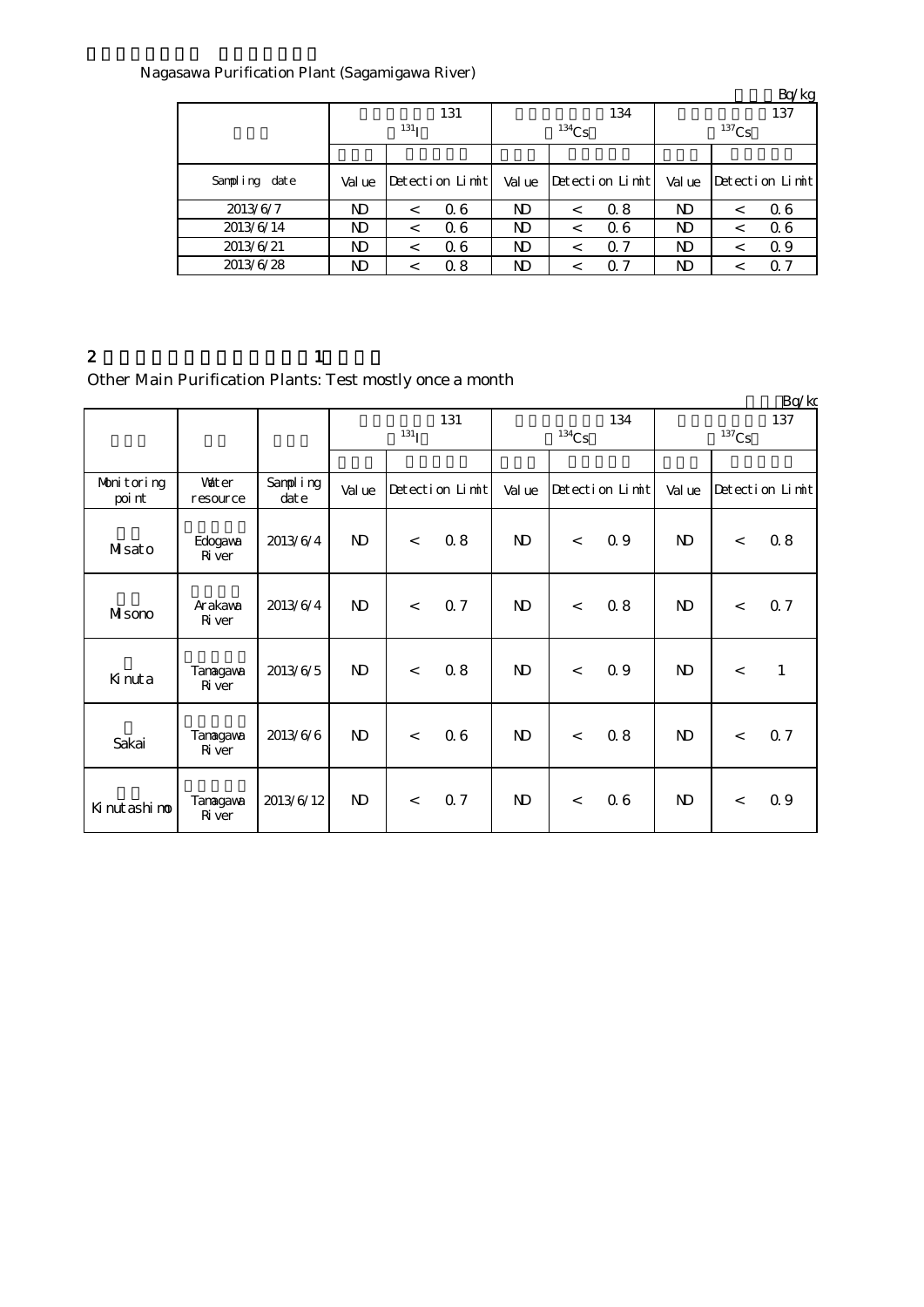Water purification plants using surface water, subsoil water, or shallow water in Tama Area: Test mostly once a month

|                  |                  |                           |                                     |                |                                            |                 |       | Bq/kg           |
|------------------|------------------|---------------------------|-------------------------------------|----------------|--------------------------------------------|-----------------|-------|-----------------|
|                  |                  | 131<br>$131$ <sup>T</sup> |                                     |                | 134<br>$^{134}\mathrm{Cs}$                 | 137<br>$137$ Cs |       |                 |
|                  |                  |                           |                                     |                |                                            |                 |       |                 |
| Monitoring point | Sampling<br>date | Val ue                    | Detection Limit                     | Val ue         | Detection Limit                            | Val ue          |       | Detection Limit |
| Tokura           | 2013/6/10        | $\mathbf{D}$              | Q <sub>7</sub><br>$\lt$             | $\mathbf{N}$   | 06<br>$\lt$                                | $\mathbf{N}$    | $\lt$ | 0.7             |
| <b>Qtsu</b>      | 2013/6/10        | $\mathbf{D}$              | $0.8\,$<br>$\overline{\phantom{a}}$ | N <sub>D</sub> | 06<br>$\prec$                              | $\mathbf{N}$    | $\lt$ | Q 7             |
| N ppara          | 2013/6/12        | $\mathbf{D}$              | 0.8<br>$\,<$                        | $\mathbf{N}$   | <b>Q</b> 7<br>$\prec$                      | $\mathbf{N}$    | $\,<$ | 0.7             |
| H kava           | 2013/6/12        | $\mathbf{D}$              | 08<br>$\lt$                         | $\mathbf{N}$   | 0.9<br>$\prec$                             | $\mathbf{N}$    | $\,<$ | 0.8             |
| Gaba             | 2013/6/18        | $\mathbf{D}$              | 0.8<br>$\,<$                        | N <sub>D</sub> | 0.9<br>$\prec$                             | $\mathbf{N}$    | $\,<$ | 0.7             |
| <b>Tanasava</b>  | 2013/6/18        | $\mathbf{D}$              | Q 7<br>$\overline{\phantom{a}}$     | $\mathbf{N}$   | Q <sub>7</sub><br>$\overline{\phantom{a}}$ | $\mathbf{N}$    | $\lt$ | 0.8             |
| Fukasava         | 2013/6/19        | N <sub>D</sub>            | Q 7<br>$\lt$                        | $\mathbf{N}$   | 06<br>$\prec$                              | $\mathbf{N}$    | $\,<$ | $0.8\,$         |
| Qgouchi          | 2013/6/24        | $\mathbf{D}$              | 06<br>$\overline{\phantom{a}}$      | N <sub>D</sub> | 0.5<br>$\prec$                             | $\mathbf{N}$    | $\,<$ | 0.7             |
| Hmura            | 2013/6/24        | $\mathbf{D}$              | 0.7<br>$\,<$                        | N <sub>D</sub> | 08<br>$\,<$                                | $\mathbf{N}$    | $\,<$ | 0.8             |

### surface water